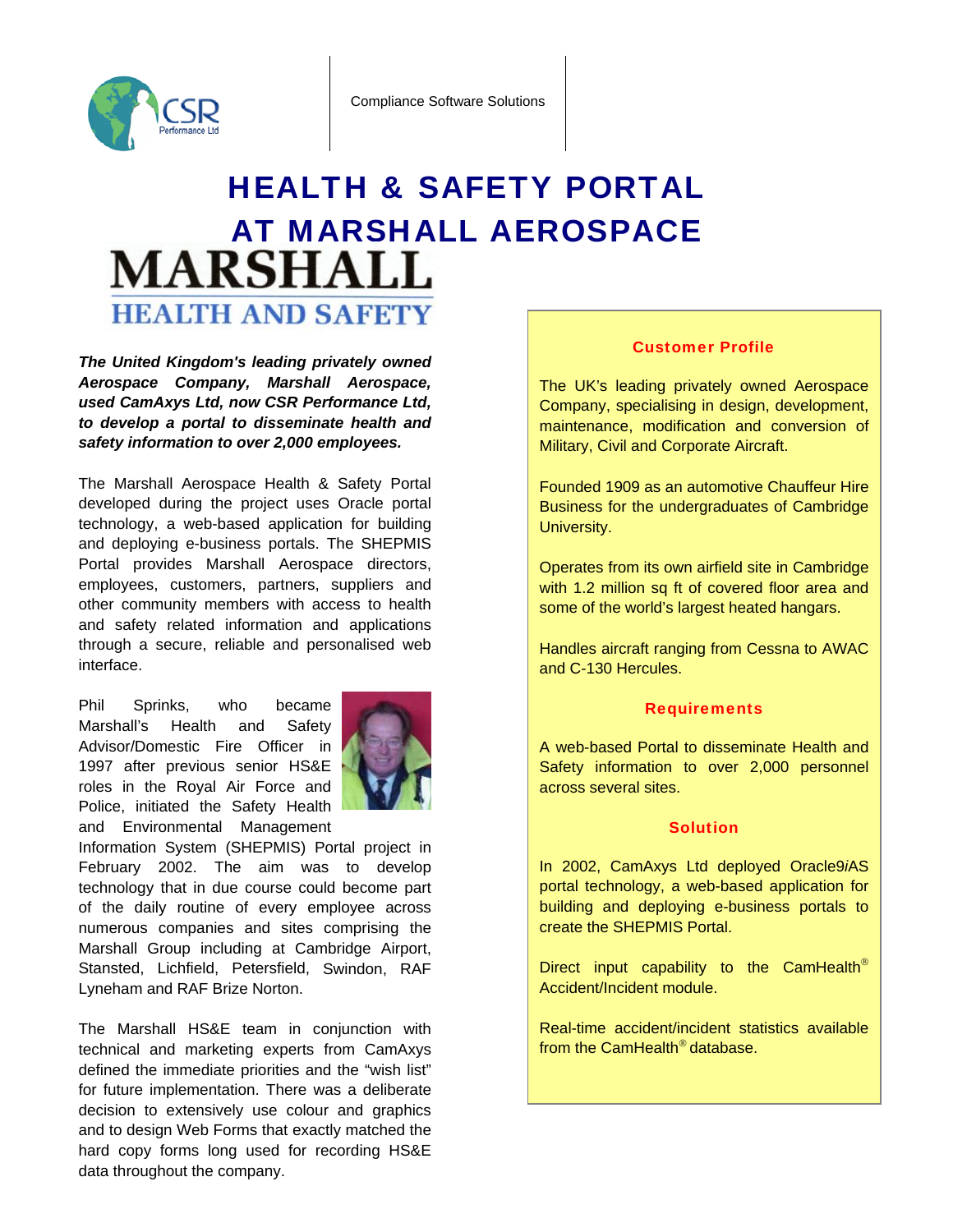

As Phil Sprinks remarked: *The only limits to the Portal content are our imaginations and the imperative to include relevant data. One of the initial challenges was to make the Portal straightforward and enjoyable to use by people at every level. By exactly matching existing hard-copy forms on the web (both for input purposes and when printed out) we made it simpler for all types of users to input data and to become rapidly familiar with using the Portal.* 

 *We also ensure that the entire site is attractive on the eye and conveys highly positive and upbeat messages, albeit with a strongly educational emphasis. Basically, we wanted to balance fact and fun because the two in combination achieve better learning outcomes.* 

The Portal was operational by early May after existing Novell Netware software was replaced and



a new NT server installed to run the Oracle database and portal technology. The H&S and IT departments have collaborated effectively in the Portal project, which forms part of a comprehensive re-launch of the company's Intranet. Initially, the Portal was aimed at directors, managers and risk assessors and, once they were convinced of its value in terms of imparting information and helping to manage risks, it was opened up to a wider audience with workstations positioned in strategic locations around the sites. Phil Sprinks is more than pleased with the outcome: *The SHEPMIS Portal provides a means of delivering a wide range of health and safety information and applications to a large* 

*number of people from a wide range of different audiences. It gives everyone a dedicated single point of entry to a comprehensive range of SH&Erelated information. This includes details on our Health and Safety personnel; policies and procedures; current news; training course dates, delegates and successes; trials of Personal Protective Equipment and Respiratory Protective Equipment; Handbooks and Manuals on topics such as Fire, and minutes of meetings from committees such as Executive Policy, Safety Action Groups, Traffic Management, Road Safety Review and Fire Safety Policy. Digital photographs can readily be added to the Portal to illustrate topics of current interest. There are no limits to the information we can make available via the Portal, which is a major step forward in our ability to communicate Health and Safety messages company-wide.* 



Marshall Aerospace are users of both the Accident/Incident and COSHH Management modules of the CamHealth® safety management system from CamAxys Ltd. The Accidents section of the SHEPMIS Portal allows users to submit details of accidents and incidents via a Web Form that automatically updates the CamHealth<sup>®</sup> database and which is e-mailed to relevant managers as well as being printed on a dedicated printer in the H&S department.

CSR Performance Limited, Unit 3 The Old School, 23 High Street, Wilburton, Cambridgeshire, CB6 3RB, United Kingdom Tel: +44 (0)1353 740150 Fax: +44 (0)1353 740151 Email: enquiries@csrperform.com Web: www.csrperform.com **USA Office**: 2227 US Highway One #163, North Brunswick, NJ 08902 Tel/Fax: +1 (0)732-917-4933 © CSR Performance Limited, 2008. All rights reserved. CamHealth is a registered trademark of Clinical Systems Limited. Oracle is a registered trademark of Oracle Corporation.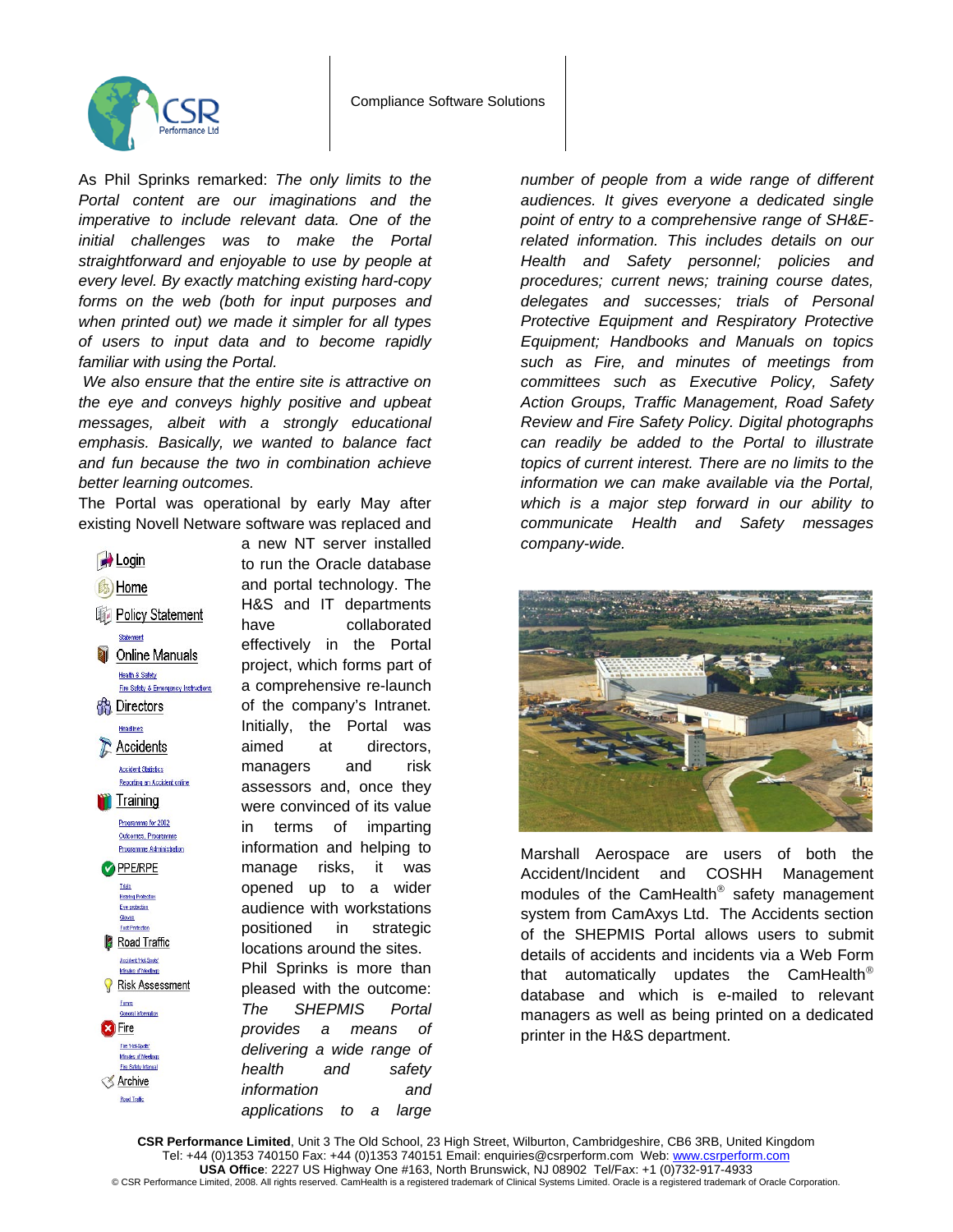

Users can also access a range of statistics that are updated in real-time as they interact with data managed in the CamHealth® database. ODBC links to MS Excel facilitate a range of tabular and graphical reports. Available reports are: Injuries by Type, Injuries by Department, Accidents Cost by

Department and the Number of Accidents/Rate per 100 employees. To generate the reports, users enter a date range for the start and end of the required period and data is extracted automatically from CamHealth®. The ability to see the costs of individual events, such as an eye injury or a fall, has been a powerful tool in focusing attention on the commercial



consequences of not minimising risks. Data by department, not readily available by means of manual assessment, has also been vital in focusing training and other management effort on the areas of greatest concern.

The Portal is also used to notify accidents and incidents directly into the CamHealth® database. A clear user interface enables each user to input factual data on events, location, severity and personnel. The Action Planning tools within CamHealth® are a vital component in the management of risk - enabling managers to see at a glance whether assigned actions have been closed or are overdue. Compliance with actions is expected to be high once these tools are fully implemented.

The majority of injuries sustained at Marshall Aerospace are cuts and bruises, followed at a considerable distance by eye injuries, sprains/back pain, fractures and dislocations. The majority of injuries are sustained in the hangars where airframe-fitting operations are undertaken. Of the days lost to injuries in 2001, over 60% were attributable to just four accidents (two falls, a trip and a fractured finger). Reporting of incidents is not incentivised in any way other than the widespread awareness across the company that reporting is a legal requirement that also serves to protect workers and assists in prevention.



for which they are authorised, with confidential areas (specifically, the Director's Page) accessible only by those authorised with a "single sign-on" authentication user name and password. All other areas of the site are

open to every user.

Phil Sprinks and his team, supported where necessary by external specialists, provide comprehensive training courses on Fire, Workplace Risk Assessment, Aircraft Design Office (ADO) Graduates H&S Awareness and IOSH Management for supervisors and line managers. Details of each course, including a twelve-month timetable, course outline and learning outcomes are available on the Portal. Over 800 personnel, including permanent contractors, from Marshall Aerospace and Specialist Vehicles undertook some aspect of HS&E training in 2001, ranging from subjects as diverse as COSHH risk assessments to bandsaw use, working in confined spaces and on scaffolding, and up to five-day IOSH accredited courses.



**CSR Performance Limited**, Unit 3 The Old School, 23 High Street, Wilburton, Cambridgeshire, CB6 3RB, United Kingdom Tel: +44 (0)1353 740150 Fax: +44 (0)1353 740151 Email: enquiries@csrperform.com Web: www.csrperform.com **USA Office**: 2227 US Highway One #163, North Brunswick, NJ 08902 Tel/Fax: +1 (0)732-917-4933 © CSR Performance Limited, 2008. All rights reserved. CamHealth is a registered trademark of Clinical Systems Limited. Oracle is a registered trademark of Oracle Corporation.